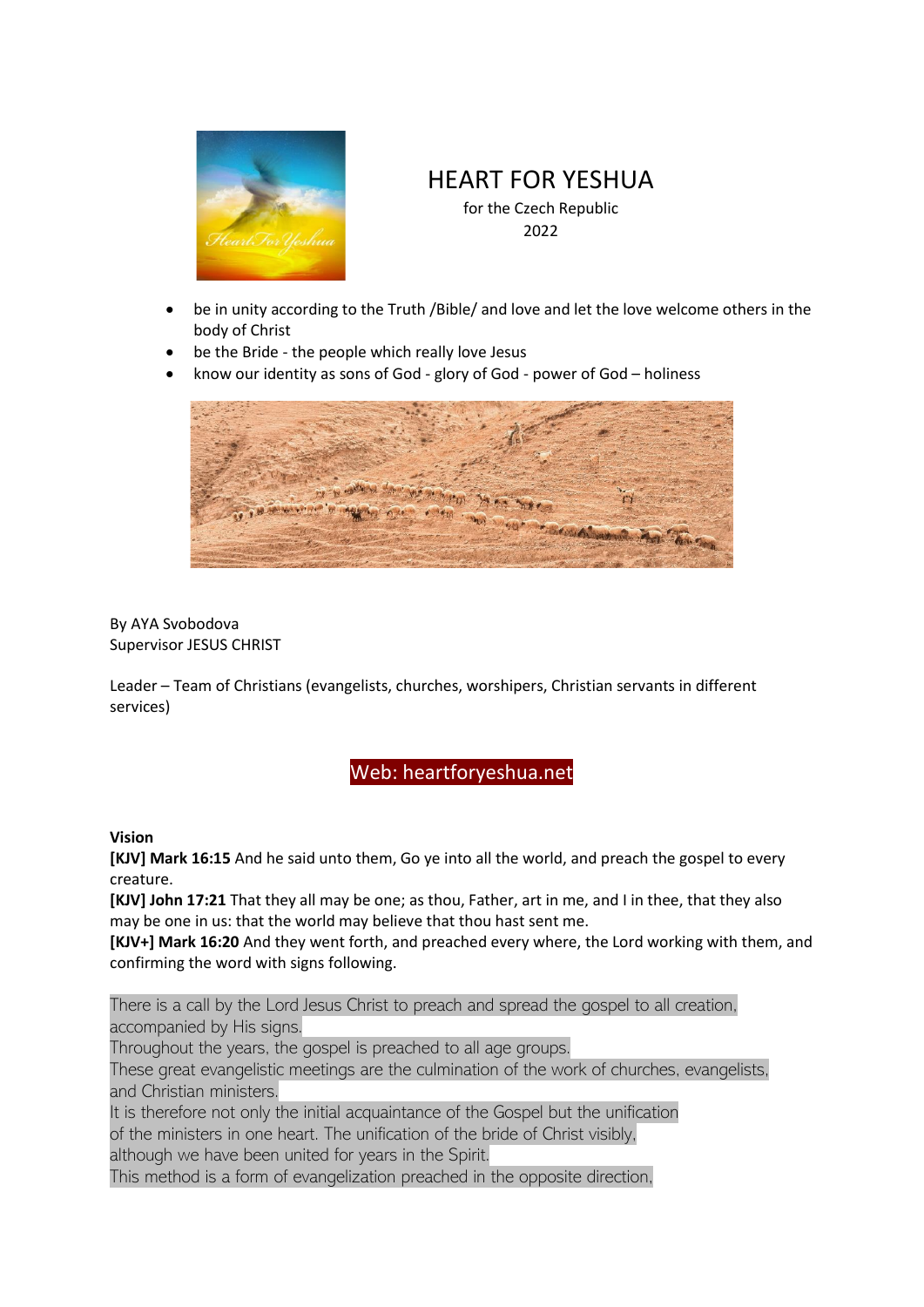namely from the inside out.

The United Church (one heart) will stand before Christ with an open heart and will rest before His face as each of us has learned to be before Christ so that each of us will rest in unity with Him. This love and unity of the Spirit based on a sincere and true knowledge of our essence in Christ as a result of a sincere relationship with Him reflects our essence of Christ in us. The word "know" appears very often in the Bible … Sheep know the voice of their Lord, a statement meaning to know the Lord and He us.

This word has a deeper meaning… To know, to be friends, to love.

So is our heart that Holy of Holies in the temple of our body, place where we meet God on our inner personal level?

The convocation of such people means that the Holy Spirit will unite those who know the voice of Jesus. And the church will shine in its beauty. And so the gospel will be preached not as the call inside, into the unknown, but from the inside out, on the basis of the real material evidence within us. Oneness with God and with each other.

The gospel will not be preached by word alone but will be accompanied by signs that affirm the unity of the disciples and their deep inner charge, the charge of the Holy Spirit, love, and unity. Concentration will not be on individual servants but on the Holy Spirit and the truth of God's word.

It is, therefore, a unification of the body of Christ, which with all its parts /limbs/ on the basis of the power of the Holy Spirit will function and act in their actions, complement each other and the wave of the proclamation of Christ to unbelievers will be deep and wide at the command of the surrendered heart of each part of Christ´s body.

Therefore, all ideas of ordinary action merge into a simple level – each of us surrendered to Christ alone and together.

[KJV+] Romans 12:1 I beseech you therefore, brethren, by the mercies of God, that ye present your bodies a living sacrifice, holy, acceptable unto God, which is your reasonable service.

Acting together as the bride of Christ, the greatest focus of the event is BE ONE.

Already common agreement, prayer, and preparation is the national unification of the servants of God.

The main criteria for all questions about the action are set out in God´s Word, the Bible, and the decision of the team in the unity of the Spirit.

**Something about AY** 

**Christian leader of JESUSFORYOU (since 2015)**



**Churches: Křesťanské sbory, Společenství křesťanů Kunvald, Revive Israel,** 

**JESUSFORYOU meetings**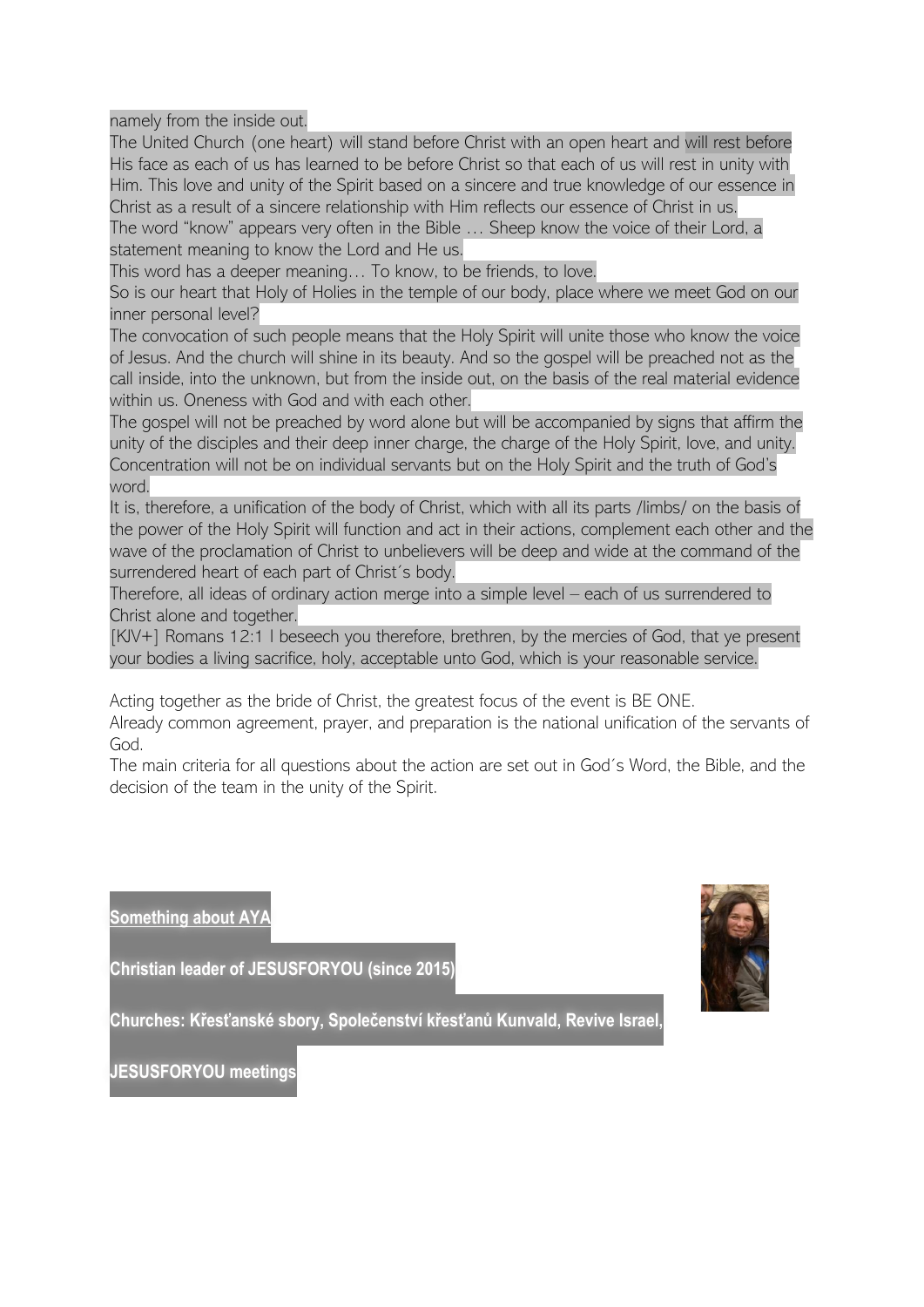**Family: married, 2 children (Nicolas 13, Vaclav 10)**

**Graduate (Israel Bible Center): Jewish New Testament, Hebrew Bible**

**This vision comes from God to care about this land in central Europe where is enough great Christian servants to do big evangelistic events. This land is like desert now, but there will be a great city of our Lord Jesus Christ. We are living in hard time; I think these events will be there to unity between all of us too. In fact, this is the main issue… to be one as Jesus and Father are one. Let´s be a bride prepared for coming of our Lord.** 

Team:

- Evangelists,
- Churches,
- Christians with all of kind of ministry from the Czech Republic and Slovakia.

This team is the leader of the project. The main pillar is Bible and unity in Holy Spirit. Characteristic of this team: Unity and equivalence, different functions are equivalence, own creativity of all members, both ministry and worship all the time – be who you are /Rev 2:4,3:15/ joy in the Lord, praying protection, be a human, the nation of God unity with each other, with God, with the bride all around the world, and in Israel.